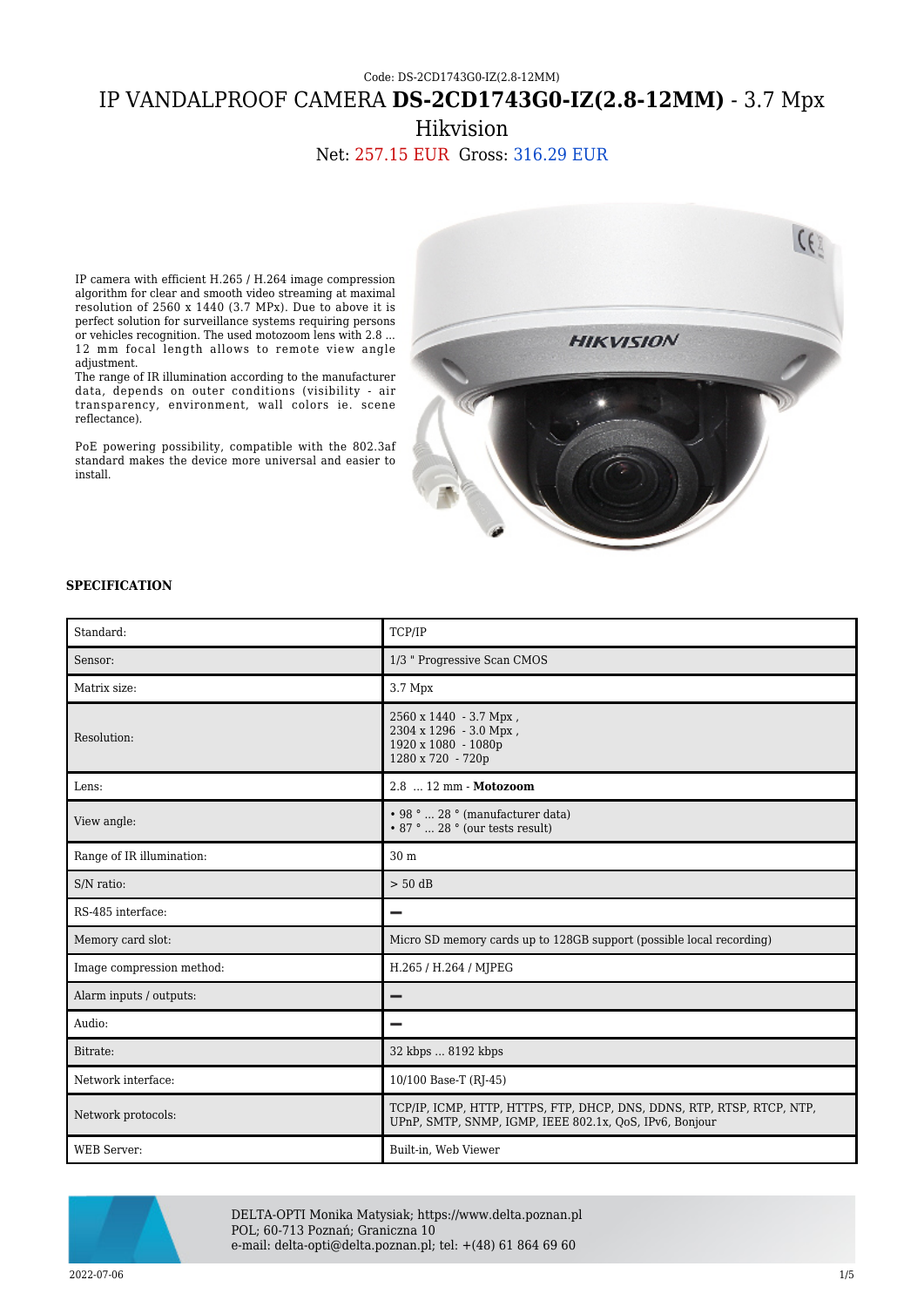| Max. number of on-line users:  | 6                                                                                                                                                                                                                                                                                                                                                                                                                                                                        |
|--------------------------------|--------------------------------------------------------------------------------------------------------------------------------------------------------------------------------------------------------------------------------------------------------------------------------------------------------------------------------------------------------------------------------------------------------------------------------------------------------------------------|
| ONVIF:                         | 16.12                                                                                                                                                                                                                                                                                                                                                                                                                                                                    |
| Main stream frame rate:        | 20 fps @ 3.7 Mpx<br>25 fps @ 3.0 Mpx                                                                                                                                                                                                                                                                                                                                                                                                                                     |
| Mobile phones support:         | Port no.: 8000 or access by a cloud (P2P)<br>• Android: Free application iVMS-4500 or Hik-Connect<br>• iOS (iPhone): Free application iVMS-4500 or Hik-Connect                                                                                                                                                                                                                                                                                                           |
| Default admin user / password: | $admin / -$                                                                                                                                                                                                                                                                                                                                                                                                                                                              |
| Default IP address:            | 192.168.1.64                                                                                                                                                                                                                                                                                                                                                                                                                                                             |
| Web browser access ports:      | 80                                                                                                                                                                                                                                                                                                                                                                                                                                                                       |
| PC client access ports:        | Port no.: 8000 or access by a cloud (P2P) - iVMS-4200 application                                                                                                                                                                                                                                                                                                                                                                                                        |
| Mobile client access ports:    | 8000                                                                                                                                                                                                                                                                                                                                                                                                                                                                     |
| Port ONVIF:                    | 80                                                                                                                                                                                                                                                                                                                                                                                                                                                                       |
| <b>RTSP URL:</b>               | • Main stream<br>rtsp://192.168.1.64:554/Streaming/Channels/101/ - RTSP - without authorization<br>rtsp://user:password@192.168.1.64:554/Streaming/Channels/101/ - with<br>authorization<br>• Sub stream<br>rtsp://192.168.1.64:554/Streaming/Channels/102/ - RTSP - without authorization<br>rtsp://user:password@192.168.1.64:554/Streaming/Channels/102/ - with<br>authorization                                                                                      |
| Main features:                 | • Motozoom lens<br>• WDR - 120 dB - Wide Dynamic Range<br>• 3D-DNR - Digital Noise Reduction<br>• ROI - improve the quality of selected parts of image<br>• IP addresses filtering<br>• WB - White Balance (ATW/AWB/manual/indoor/outdoor)<br>• ICR - Movable InfraRed filter<br>• BLC - configurable Back Light Compensation<br>• Motion Detection<br>• Configurable Privacy Zones<br>• Mirror - Mirror image<br>• Sharpness - sharper image outlines<br>• RESET button |
| Power supply:                  | $\cdot$ PoE (802.3af),<br>• 12 V DC / 800 mA                                                                                                                                                                                                                                                                                                                                                                                                                             |
| Power consumption:             | $\leq$ 12 W @ PoE (802.3af/at)<br>$\leq 10$ W @ 12 V DC                                                                                                                                                                                                                                                                                                                                                                                                                  |
| Housing:                       | Dome - Metal                                                                                                                                                                                                                                                                                                                                                                                                                                                             |
| Color:                         | White                                                                                                                                                                                                                                                                                                                                                                                                                                                                    |
| Vandal-proof:                  | <b>IK10</b>                                                                                                                                                                                                                                                                                                                                                                                                                                                              |
| "Index of Protection":         | IP67                                                                                                                                                                                                                                                                                                                                                                                                                                                                     |
| Operation temp:                | $-30 °C  50 °C$                                                                                                                                                                                                                                                                                                                                                                                                                                                          |
| Weight:                        | $0.80$ kg                                                                                                                                                                                                                                                                                                                                                                                                                                                                |
| Dimensions:                    | Ø 141 x 100 mm                                                                                                                                                                                                                                                                                                                                                                                                                                                           |
| Supported languages:           | Polish, English, French, Spanish, Portuguese, Russian, Turkish, Italian                                                                                                                                                                                                                                                                                                                                                                                                  |
| Manufacturer / Brand:          | Hikvision                                                                                                                                                                                                                                                                                                                                                                                                                                                                |
| SAP Code:                      | 311300893                                                                                                                                                                                                                                                                                                                                                                                                                                                                |
| Guarantee:                     | 3 years                                                                                                                                                                                                                                                                                                                                                                                                                                                                  |

## **PRESENTATION**

Camera view after remove the Dome cover:



DELTA-OPTI Monika Matysiak; https://www.delta.poznan.pl POL; 60-713 Poznań; Graniczna 10 e-mail: delta-opti@delta.poznan.pl; tel: +(48) 61 864 69 60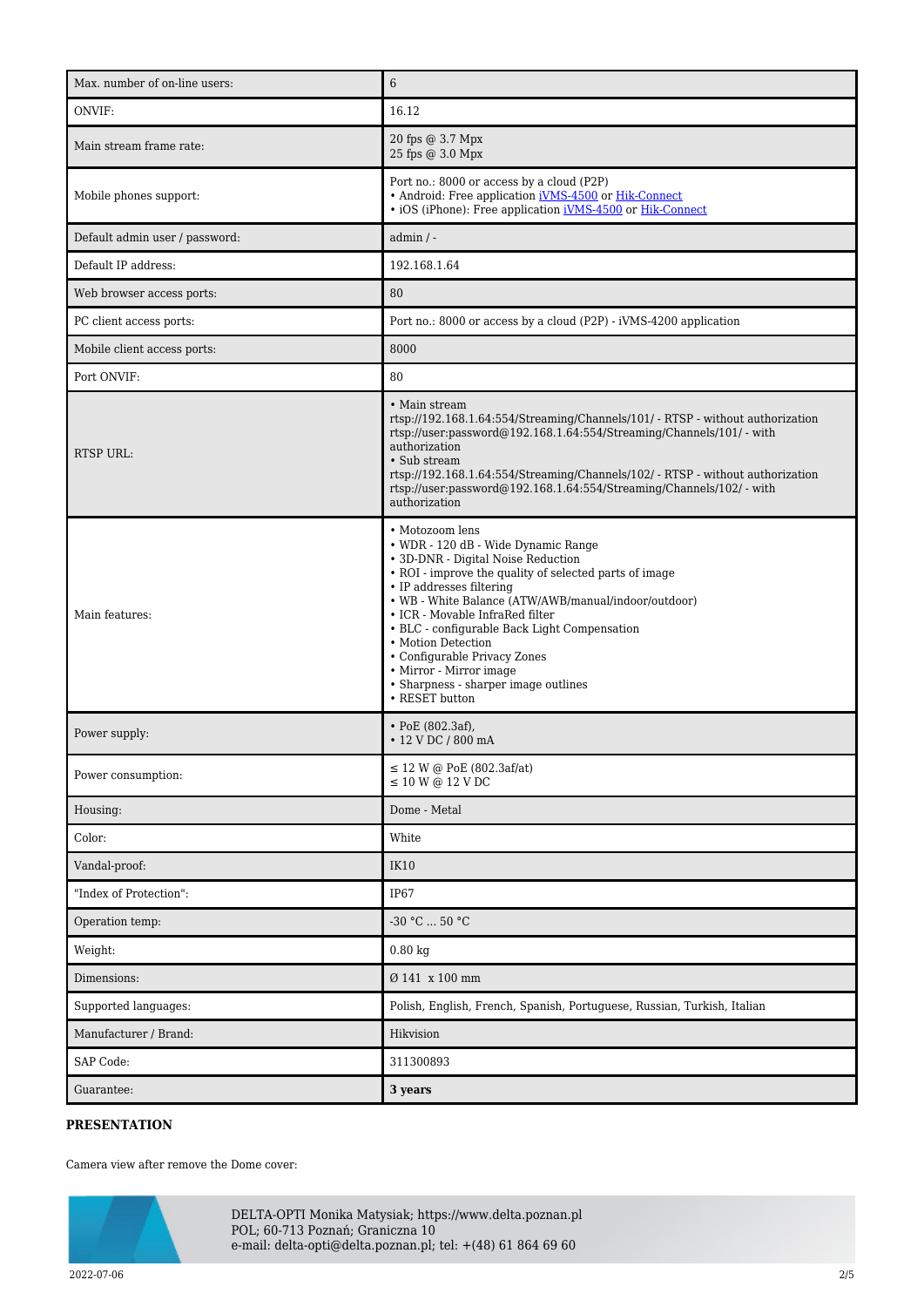

Camera view after remove the Dome cover:





1. Memory card slot 2. RESET button Mounting side view:



DELTA-OPTI Monika Matysiak; https://www.delta.poznan.pl POL; 60-713 Poznań; Graniczna 10 e-mail: delta-opti@delta.poznan.pl; tel: +(48) 61 864 69 60

2022-07-06 3/5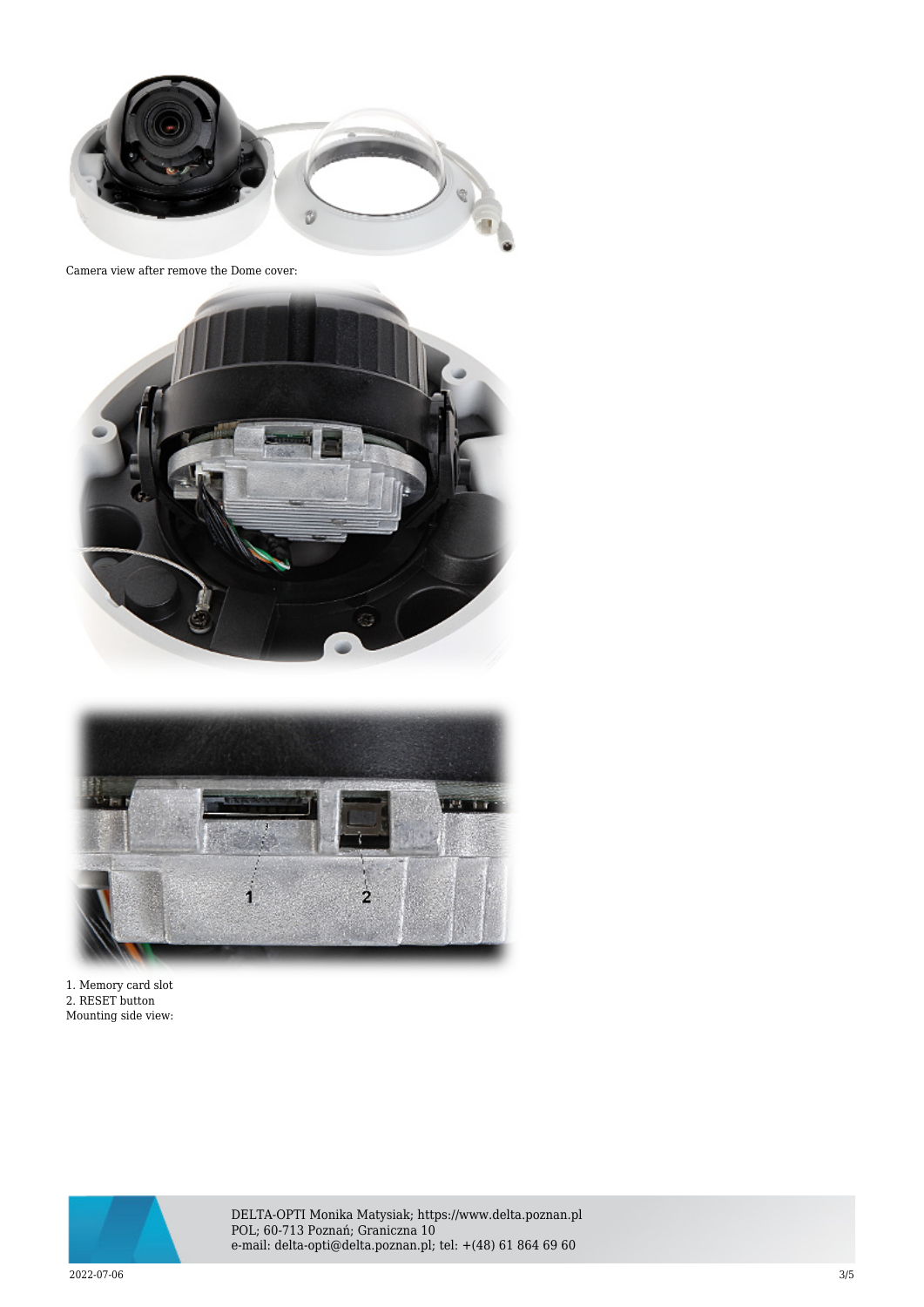

Bracket dimensions:



In the kit:



## **OUR TESTS**



DELTA-OPTI Monika Matysiak; https://www.delta.poznan.pl POL; 60-713 Poznań; Graniczna 10 e-mail: delta-opti@delta.poznan.pl; tel: +(48) 61 864 69 60

2022-07-06 4/5